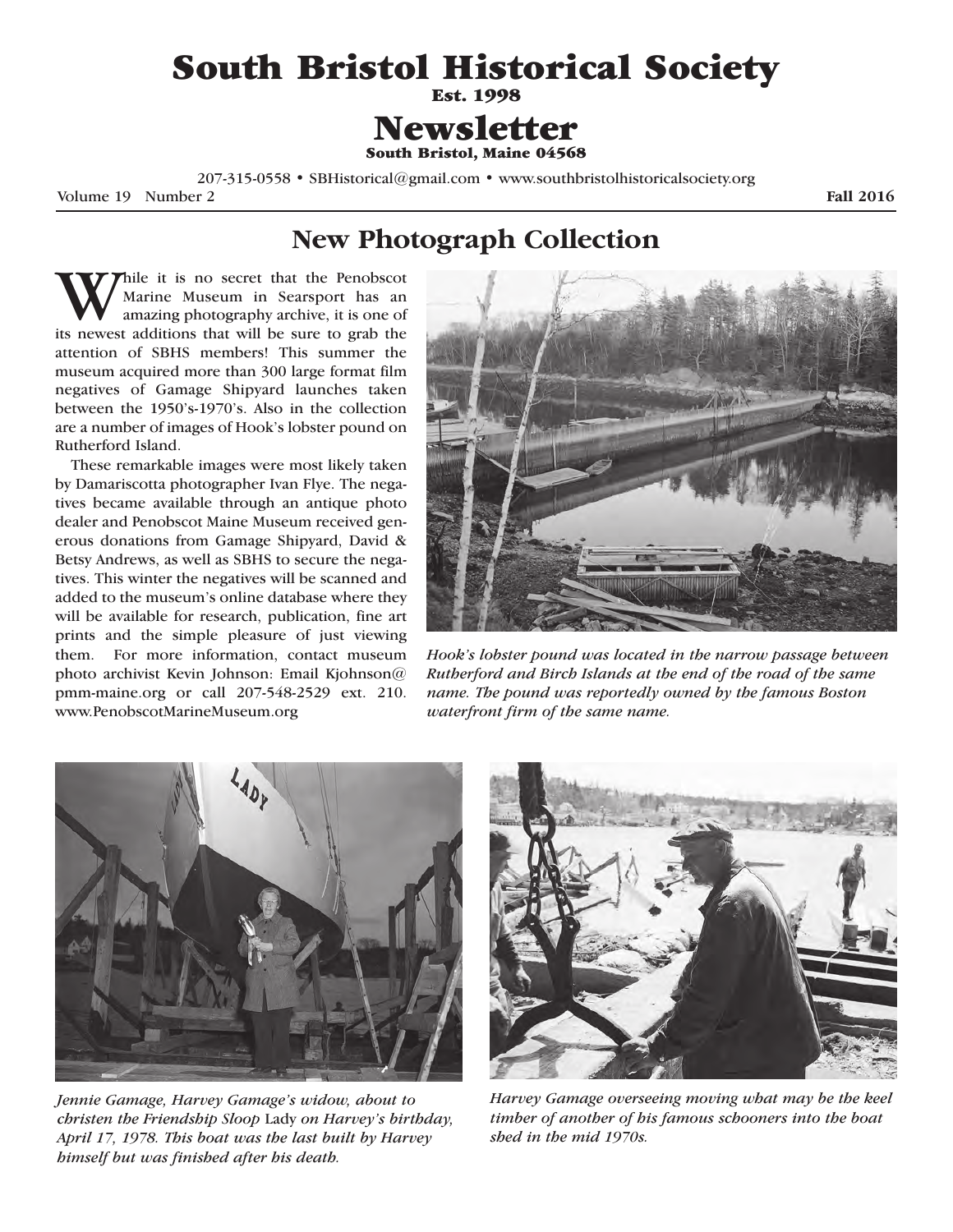## **SBHS News Notes**

#### **Annual Meeting July 2016**

The 2016 SBHS Annual Meeting saw the election of exciting new leadership for the Society. President Sue Edwards is joined by Vice President Wayne Eugley; both have been Trustees for several years and are ready to move the organization vigorously toward its  $20<sup>th</sup>$  anniversary in 2018, and beyond! Officers re-elected are Betsy Graves, Treasurer; Deb Storch, Secretary; and Dave Andrews, Historian.



*New SBHS officers: Wayne Eugley, Vice President and Sue Edwards, President.*

Historical Society Members also elected Esther Norwood a Trustee and re-elected Genie Cole and Bob Emmons, all to serve three year terms. Continuing as Trustees with two years remaining in their terms are Cynthia Garrels, Carol Kelsey, Scott Farrin, and Mike Naylor. Trustees Carolyn McKeon, Donna Plummer, Nathaniel Hammond, and Warren Storch each have one year remaining on their terms. Sue Edwards presented Ellen with a parting gift of a Susan Bartlett Rice painting of the swing bridge at the conclusion of the elections.

At the time of the Annual Meeting, Ellen had served as



 *Ellen Wells*

president of the Historical Society for 15 years. Under her leadership, the society was transformed. When she became president, SBHS had boxes of artifacts and documents that people had donated, but few of them were on display so people could come and see what the society held. Today, as many of you know, the society has a very interesting museum just south of the bridge, showcasing the wonderful donations people have entrusted to the Society to capture and promote South Bristol history.

Ellen was also instrumental in writing grants and obtaining funding for the restoration of the S Road School House and for two publications, Ellen Vincent's *Down on the Island, Up on the Main* and Lanny Warner's *The Families of South Bristol and Their Houses.* The School House welcomes students from the South Bristol school to experience what learning was like in a one-room schoolhouse and is open every Friday afternoon in the summer.

The Society's accomplishments under Ellen's guidance are numerous. The Society worked with the fifth and sixth grade students at the South Bristol school to develop an online exhibit, "A Town is Born," which was a wonderful opportunity to involve the town's youth in preserving its history.

Last year, the town celebrated its centennial, and the SBHS participated by entering a float in the town parade, holding exhibits, and collecting the names of all the veterans in South Bristol so that a plaque could be made and dedicated during the week's festivities.

Ellen coordinated the society's efforts to present a monthly program each season, starting each year with a Cemetery Walk of one of the towns numerous cemeteries after which participants would work to clean up the grounds. She catalogued accessions, attended workshops, lined up speakers, coordinated logistics, prepared the society's newsletters, and ensured that all details of running the society were addressed.

Ellen's energy and enthusiasm were tireless. She will be greatly missed.

### **Winter Wednesdays – Same Day, New Time, 10am to 1pm**

Once again Wednesday will be winter work-day at SBHS, but please take note of a change in the hours. Anyone who can spare an hour or two is most welcome to come to the SBHS museum between the hours of 10am and 1pm to help with copying and filing of news clippings, cataloguing and storing artifacts, reviewing movies donated over the years with an eye to digitizing them, transcribing oral history tapes, and whatever else needs to be done! No prior experience required! Keep in mind that work-day 'holidays' will be observed on Nov. 23, Dec. 21, and Dec. 28.

#### **Walpole Union Chapel**

This summer the trustees of the Union Chapel in Walpole announced that significant repairs were needed to the roof of the historic building, as well as interior painting. The SBHS Board voted to join the effort to raise the funds necessary to preserve the 1880's building with a contribution of \$500.00. Good news - enough money has been received and the work to save this important South Bristol building has begun!

*News Notes continued on next page*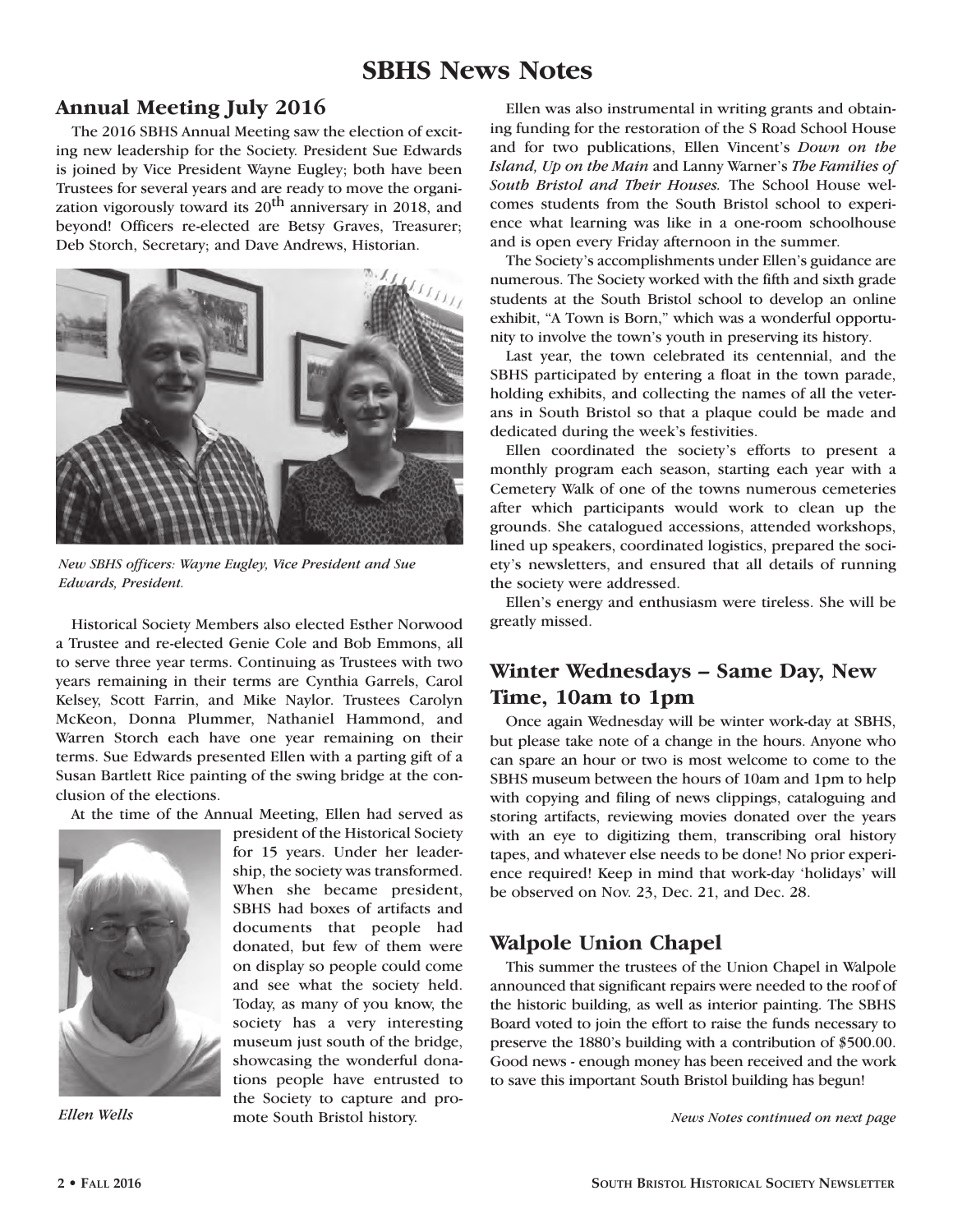## **WWII Veterans Memorial**

SBHS Trustee Scott Farrin has embarked on quite a mission –<br>to bring back the World War II memorial plaque that once sat<br>in front of the old South Bristol Library. It had disappeared<br>without a trace except for a few undate to bring back the World War II memorial plaque that once sat without a trace except for a few undated photographs of its dedication, found in a photo album about World War put together by Scott's father Albert Drummond Farrrin, Jr. First Scott enhanced the old photo so that he could make out and list all the names that were on the plaque when it was dedicated. He searched the Town Reports, hoping to find some reference to the plaque, perhaps in a Town Meeting warrant or a budget, but nothing could be found.

Next he headed to the archives at Lincoln County News to do a search of their records. It took several trips, each lasting at least three hours, before he hit pay dirt – an article describing the dedication of the South Bristol memorial on May 25, 1944. Then he found another article listing all the names appearing on the plaque – they matched up with what he had deciphered from the photograph.

Conversations with several long-time residents of the village yielded the information that the plaque itself was made of wood and deteriorated badly after only a few years. Though no one knew for sure, it seems that it simply got into such bad shape that at some point, perhaps in the early 1950's, it was removed.

Since the design of the plaque had left room for many more names, including as it did only those who were in the service at the time, Scott decided to complete the list of veterans. With help from Trustee Carol Kelsey, using the lists that she had gathered for the memorial dedicated during the Centennial, the list of South Bristol residents who served in World War II is now complete.

The next step will be to re-create the memorial plaque itself, to look the same but with the names of all the veterans displayed. Just how that will be accomplished and where it will be placed have not yet been decided, but it is a certainty that Scott will see this project through. In the meantime, any photos or other information that will help with this project will be most welcome.

Please contact Scott or the South Bristol Historical Society.



*The WW II Veterans Memorial in front of the old library as it looked on Memorial Day, 1944.*

#### *News Notes continued*

#### **SBHS Scholarships**

Our first Lincoln Academy scholarship recipient, Holly Stegna, daughter of Julie and Larry Stegna, graduated in 2014 and is continuing the study of Japanese at Elizabethtown College, Elizabethtown, PA. Exciting news is that Holly has been accepted at Nanzan University, Nagoya, Japan and will study there during the spring term.

In 2015, Cassie Leeman received the SBHS Scholarship award and attends Eckerd College, St. Petersburg, Florida, where she is working toward a liberal arts degree with a concentration in marine-related studies. Cassie's parents are Michelle and Brian Leeman.

This year's recipient, Elizabeth Gilbert, daughter of Jane and Clay Gilbert, began her studies this fall at Bentley University in Waltham, MA, where the business curriculum is combined with rigorous liberal arts studies.



*Holly Stegna, 2014 recipient.*



*Elizabeth Gilbert, 2016 recipient*

*Cassie Leeman, 2015 recipient*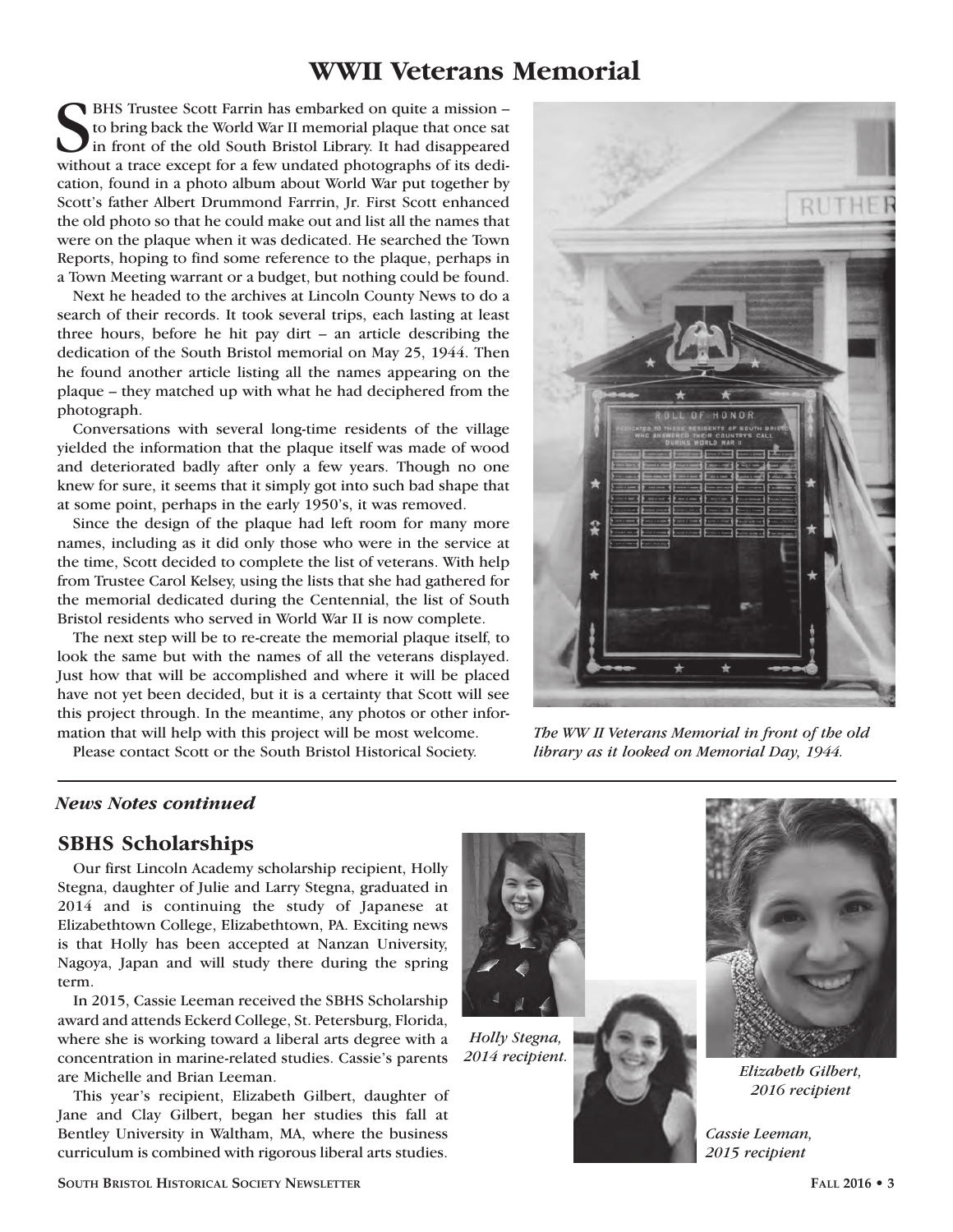## Goodbye Swing Bridge, Welcome New Bridge

The Gut Bridge replacement construction project that slowed traffic through the village and gave passers-by an ever changing, sometimes mysterious scene to check out, began in early May 2015.

The Maine Department of Transportation (MEDOT) had included replacement of the South Bristol Gut Bridge in its long range plan as early as 2000, and began talks with the Town administration sometime in 2008. An early conceptual plan to construct a bascule bridge was presented at a public meeting in Town office during June, 2009. More public meetings took place in August 2009 and in 2010, 2011, and 2012. In January 2012, MEDOT announced they were pushing back the completion date from 2015 to 2016. From late 2011 through 2012 a group of local citizens dissatisfied with the MEDOT design was actively working with MEDOT to redesign the bridge. MEDOT presented the final design at the last public meeting in August 2013.

The bridge construction contract was put out to bid and by September, 2014, work had begun on both sides of the Gut, sometime requiring alternating one-lane traffic over the old bridge.





*Demolition of the swing bridge begins, 11/2/13/15 Demolition continues, 11/6/15*

Work stopped during the summer of 2015, resuming in the fall. On October 21, the channel was closed to marine traffic and remained closed for 213 days. A temporary bridge was constructed to route traffic around the bridge site itself and demolition of the old bridge began in November, followed by months of work on the bridge abutments, installing rebar and forms to prepare for pouring concrete, putting up a temporary work surface over the channel, and a myriad of other complex tasks. Meanwhile, the bridge itself was being fabricated off site, parts being delivered as construction progressed at the site.

By May 27, 2016, the temporary bridge was gone, and the new bridge opened to traffic – boats through the channel and cars over the bridge.



*Aerial view with temporary bridge Swing bridge is opened for the last time, 10/7/15*



**4 • Fall 2016 South Bristol Historical Society Newsletter**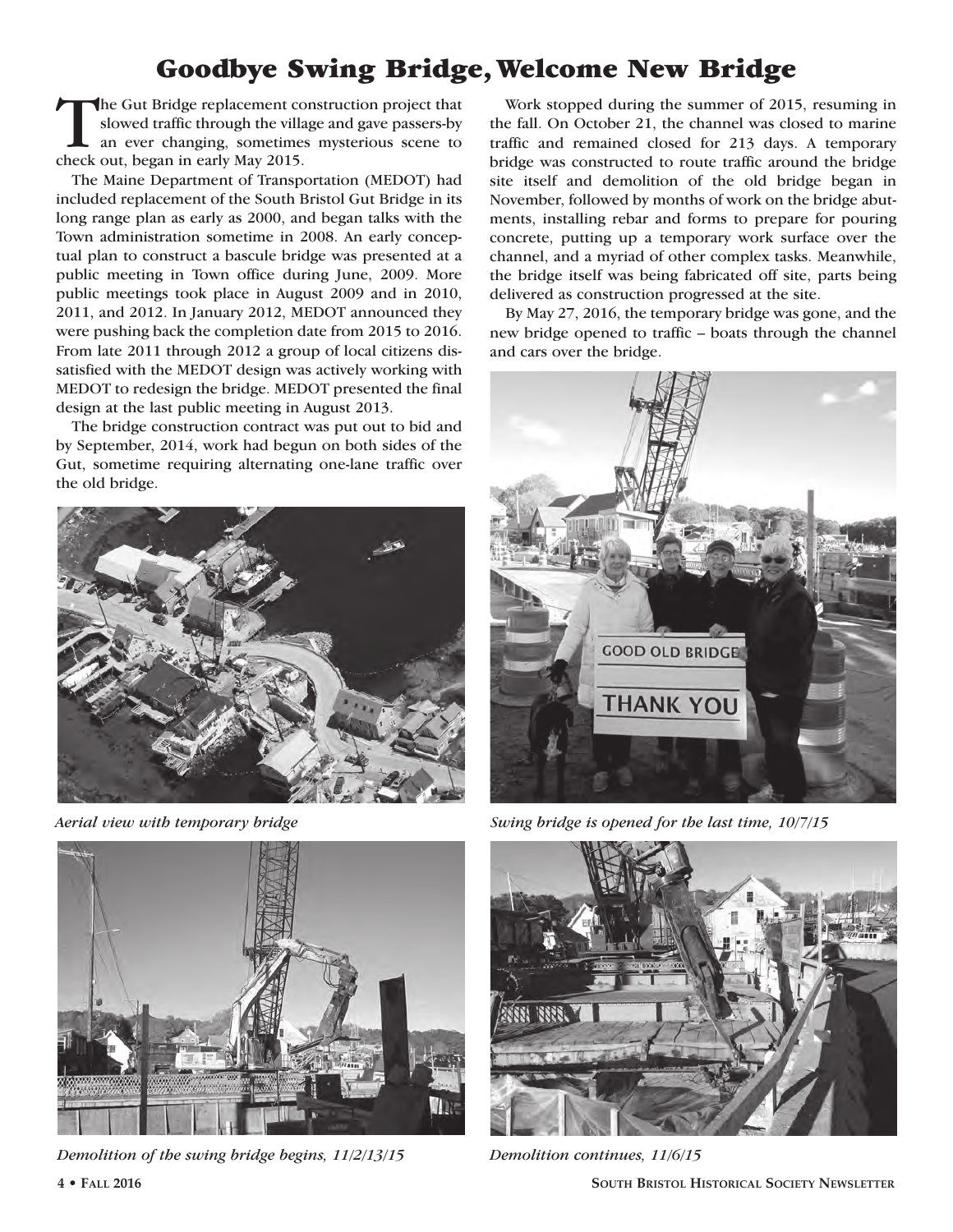

*Demolition continues, 11/6/15 Grinding out ledge, 1/20/15*







*Looking southwest across the waterway, 12/4/15 One of many pieces of specialized equipment, 2/25/16*



**South Bristol Historical Society Newsletter Fall 2016 • 5**



*Installing re-bar and forms for concrete, 3/31/16 Second story of control house is lowered into place, 5/20/16*